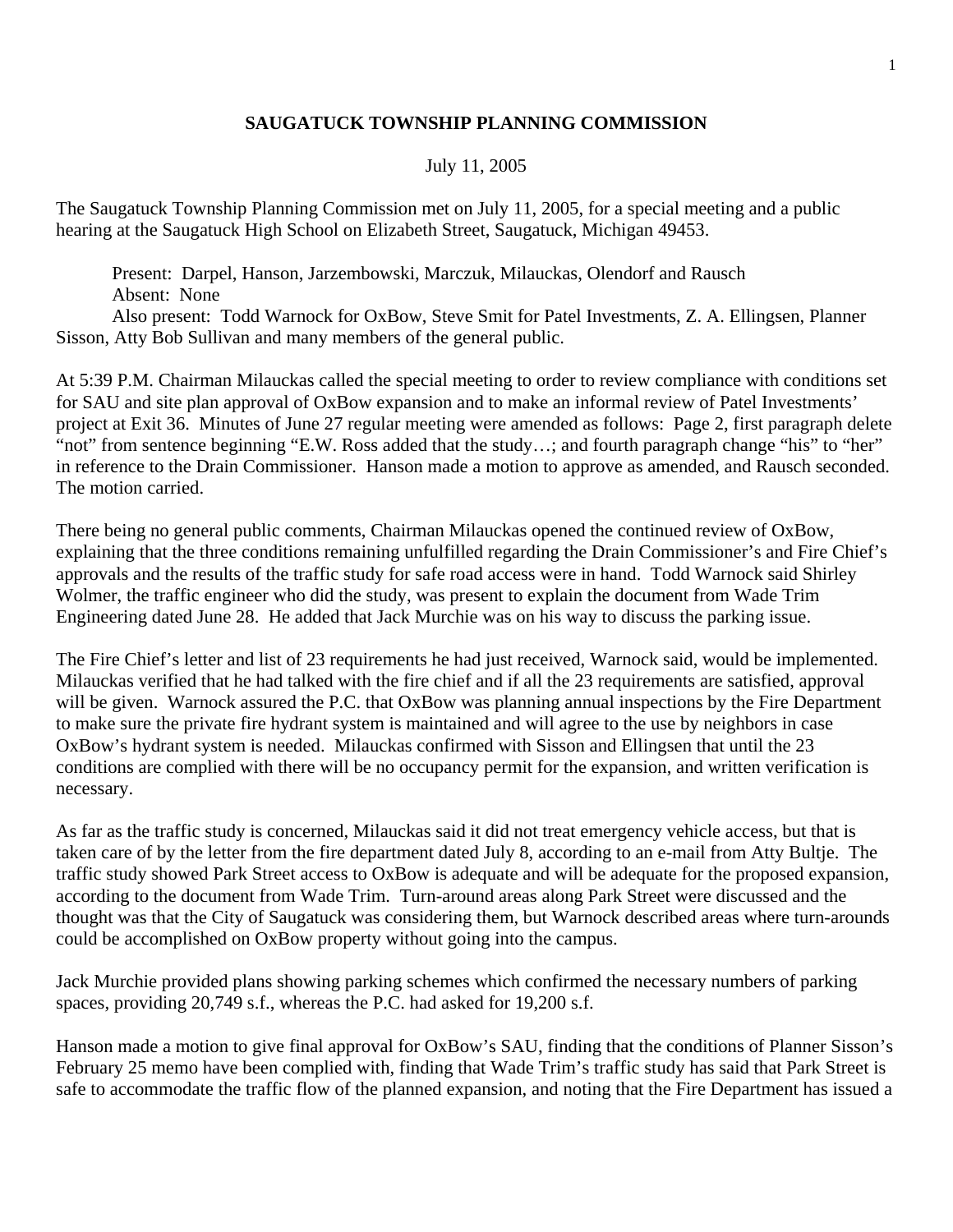letter with 23 conditions which if complied with will solve the emergency vehicle access concerns. Those 23 conditions are as follows: (1) Hydrant #3 shall be rotated to face west. (2) The bike rack, near the Inn, shall be relocated 4 feet to the south. This will give a greater access to Hydrant #4. (3) A permanent no parking/fire lane sign shall be added to the north end of the bike rack, facing west. (4) Cut the lilac tree back a distance of 4 feet from the road near the blue house. (5) The limbs on the pine tree located at the northwest corner of Rupprecht Way and Fursman Lane shall be trimmed back far enough from the road to enable fire trucks to make the turn. Trim limbs to a minimum height of 13 feet 6 inches. (6) The row of lilac hedges shall be removed within 4 feet of the west side of the road the entire length of the lilac hedge (to the end of the row). (7) Remove the 6-8" diameter tree at the southeast corner of the intersection of Fursman Lane and Hydrant #5 Access Road. (8)

Remove the 2" diameter tree at the northeast corner of the intersection of Fursman Lane and Hydrant #5 Access Road. (9) Remove the pine tree to the south on the east side of this intersection. (10) Trim back all vegetation on the northeast corner of this intersection. (11) Remove the limb and stump fence on the west side of Fursman Lane. (12) Gravel shall be added to the area west of the intersection of Fursman Lane and Hydrant #5. The gravel will extend to the large tree to the west and from the manhole to the north, to 20 feet to the south. The gravel surface shall support 80,000 pound fire apparatus. The area will become a fire department turnaround. (13) No Parking / Fire Lane signs shall be installed in this area. (14) The fire extinguisher, cabinet and post shall be relocated further to the south. Fire trucks must be able to access the hydrant area to the east of Hydrant #5. (15) Add two sets of reflectors on the north and south side of the two large trees on the east and west side of the access road to Fire Hydrant #6. Mounting height shall be approximately 6 feet. (16) No parking signs shall be placed around the area of Hydrant #6. (17) Additional fire lane sign placement will be determined and specified once this list is complete. (18) All fire hydrants shall be painted yellow. (19) A parking area should be developed for trucks to unload deliveries. At no time can delivery trucks be left unattended in fire lanes. Unattended trucks parked in fire lanes were witnessed twice on July 7, 2005. (20) The intersection of Rupprecht Way and Dilly's Lane shall conform to IFC 2000, Section D 103.3 minimum specification. The radius shall be a minimum of 28 feet to enable fire trucks to make the turn from Rupprecht Way, east on Dilly's Lane. (21) A fire department turnaround shall be provided, with a minimum radius of 28 feet, at the north end of Rupprecht Way, before Rupprecht Way heads east. Surface shall be a minimum of 12 feet wide and 40 feet in length. The gravel surface shall support 80,000 pound fire apparatus. (The 40 feet surface extends north from edge of existing road). (22) STFD shall receive a letter from Ox-Bow granting approval for STFD use of Ox-Bow fire hydrants, as needed. Ox-Bow in turn would contact neighbor(s) adjoining Ox-Bow Campus of the possibility of reimbursing Ox-Bow for water used in the event of a fire on neighbor(s) property. This was requested in a letter to Al Ellingsen, Zoning Administrator, dated March 7, 2005. In addition, this request for approval was stated in a letter from the Saugatuck Township Planning commission, Item 8, dated April 25, 2005. STFD has not received written permission to date. (23) Ox-Bow should contact Saugatuck Township Planning Commission or Phil Quade, Saugatuck Township Manager, regarding establishing easements to comply with IFC 2000 Section C104.1. Without established easements, the code states these hydrants are not available. Jarzembowski supported and the motion carried unanimously.

Hanson made a motion to approve the site plan review for OxBow noting the four conditions of June 27: conditions for SAU approval have been fulfilled; a letter from the Fire Department verifying that the 23 requirements have been met is necessary before an occupancy permit will be issued; the parking numbers have been met; and the approval from the Drain Commissioner has been received. Marczuk seconded and the motion carried unanimously.

Steve Smit presented Patel Investments' preliminary plans for a gas station on property cleared near Exit 36 on Blue Star Highway. Patel has options on two neighboring parcels where later developments would include a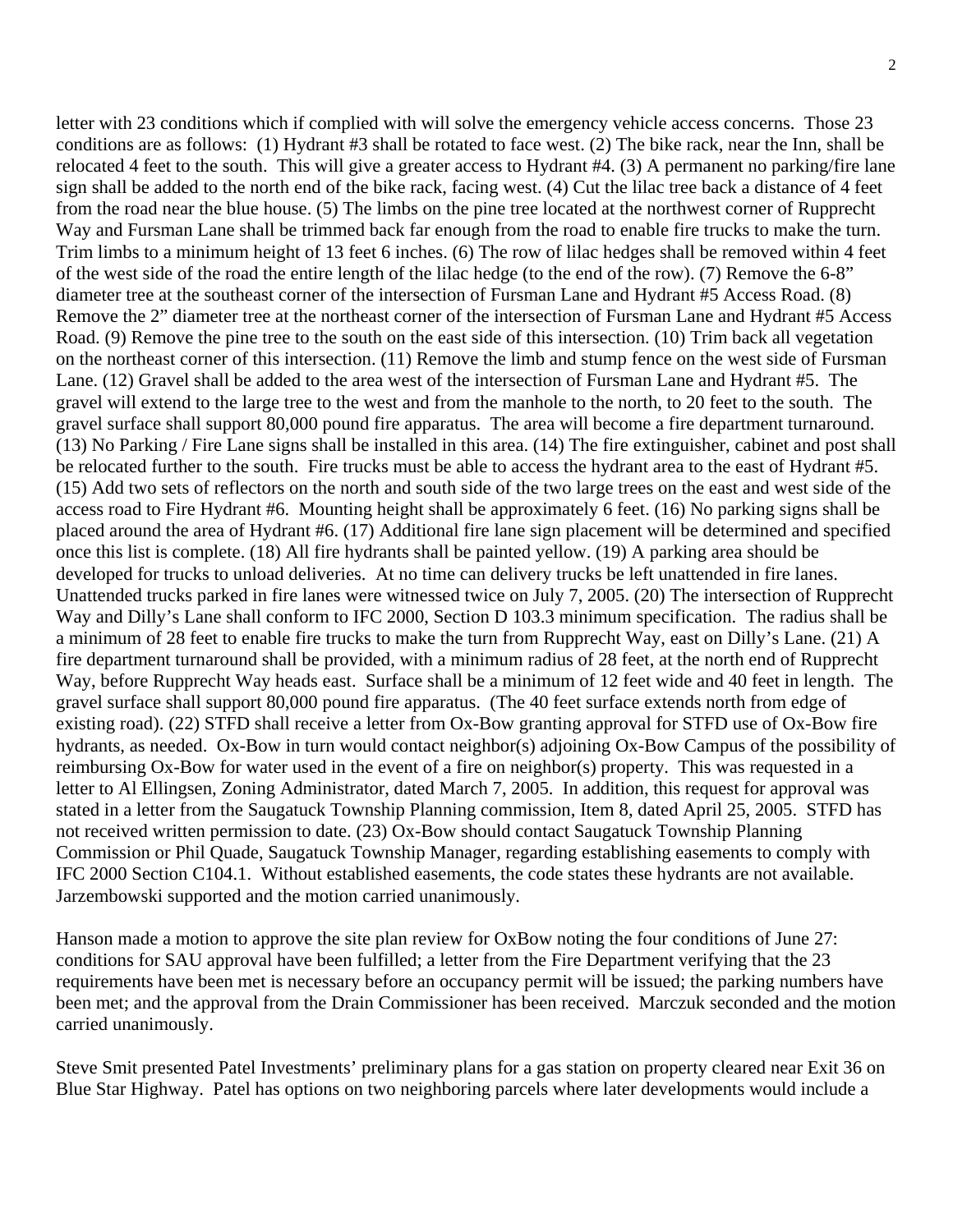restaurant and a hotel/motel. He stated that there are wetlands on the property and sewer and water are available. The road commission has agreed with the proposed two entrances to the three parcels. Sisson pointed out that the separation between the two driveways does not meet the 250-foot requirement of the township. Smit said they have conferred with the DEQ about minimizing impact on the wetlands, and pretreatment is needed before the storm water enters the wetlands. Darpel informed the applicant that the P. C. is looking for extensive revegetation of the property and suggested he refer to the new proposed ordinances. Smit said there is no direct access to Blue Star from the other two parcels. Upon questioning, Smit pointed out where the diesel pump would be located, but said it would not be a master/slave arrangement. Finally, Milauckas said there was not much direction the P. C. could give them, except to follow the ordinances.

After a brief recess, the public hearing convened at 7:15 P.M. for the proposed Zoning Ordinance amendments. Milauckas greeted the public attending and introduced the officials present. He stated that proper notification has been sent to property owners affected and public notice has been published in the local newspaper. Reading of that public notice was waived since a descriptive list of each amendment is attached to the agenda available to those attending the hearing. Atty Sullivan agreed this was acceptable. Planner Sisson gave an overview of the nine separate areas included in the proposed amendments: signs; private roads; accessory buildings; a new tree preservation ordinance; a new outdoor lighting ordinance; a new zoning district called R-4 Lake Shore Open Space, which was originally partly R-3, R-3B, R-2 and R-1; a new building design ordinance; parking, landscaping, buffering, and driveway spacing flexibility available to P. C.; and rezoning of part of C-3 at Exit 41 to allow for more R-1 and C-1 areas.

Milauckas began with an explanation of why the P. C. proposed the amendments to the sign ordinance. Atty Sullivan discussed some possible changes necessary. Dick Waskin, Douglas, said he was saddened to see all the ordinances proposed and the loss of simplicity which used to prevail, that most of the developers in the area are locals not from outside, that each issue should be discussed with the public separately and more time taken so mistakes are not made that must be undone. Milauckas said the \$12.50 per copy of the proposed ordinances was out of line. He asked for names of those who purchased copies to discuss this with the township board.

After some discussion about billboards Milauckas declared section (2) (d) on page 1-10 confusing enough to investigate.

Jeff Wilcox, Saugatuck, asked what precipitated (d) (7) on page 1-4, and Olendorf said there seemed to be a proliferation of those signs on short term rentals. Atty Sullivan had already said the township should not limit the advertising of such if the short term rentals are allowed.

Ed Fincl, 2492 Lakeshore Drive, wondered if anything could be done about signs no longer being used, such as the derelict Marathon sign at Exit 36. Milauckas said the P. C. has requested that something be done and has included provisions in this ordinance. Fincl asked the P.C. to petition the township board for some action.

Dayle Harrison asked the P.C. to investigate guidelines for billboards on the Interstate, and Dan Shanahan, Douglas, informed the P.C. that billboards can affect traffic noise on the highway. Sisson said these standards would apply to new signs on the Interstate, and Hanson said it was not his intent when he wrote the amendments. Sisson said work needs to be done on the wording in Sec. 40-634(f) on page 1-9. Sullivan said the attorney would help with that.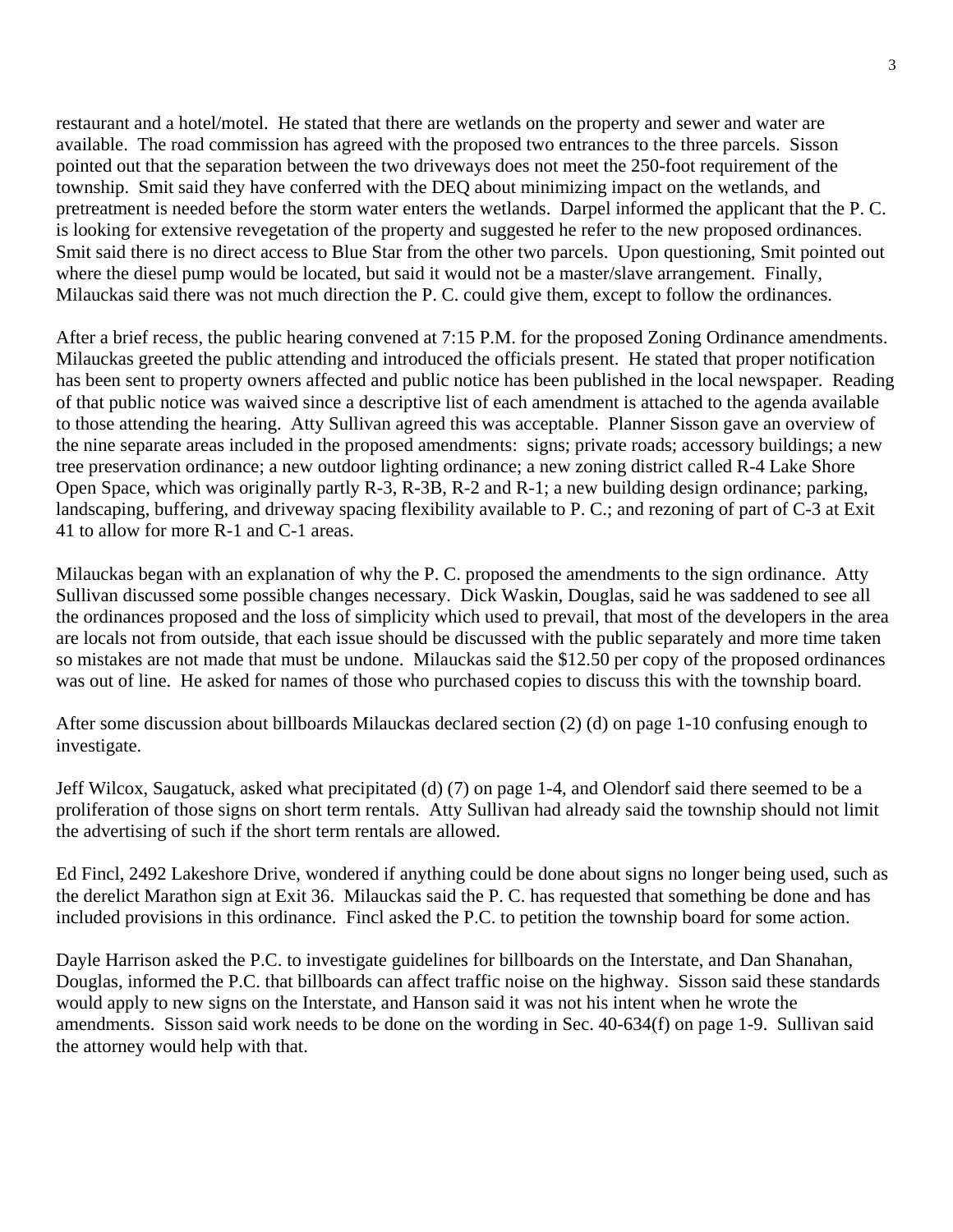Milauckas explained the changes necessary to the private road ordinance to give some flexibility to retain trees and to require a second access to large developments. Norm Deam, 3463 Park St., 3463 1/2 Park St. and the Lighthouse property, said there is inconsistency in requiring paved roads with 66-foot easement for four or more parcels and 33 feet for fewer in the new R-4 district, which he thought destroyed the natural environment.

Tom Anthrop, Douglas, asked if the P. C. requires the fire chief to approve access to developments of four or less homes, and Milauckas replied that the Zoning Administrator handles those small developments.

Phil Miller, 966 Holland St., asked if there is a definition of "unique mature vegetation" for the last sentence on page 1-13, and it was suggested that there should be one, especially if the Zoning Administrator has to act on it. Harrison proposed using the 6" diameter designation.

Milauckas explained that it was discovered that there were no limits on accessory buildings and driveways to them and that a concept of using accessory buildings for living quarters with restrictions was proposed by one of the Commissioners. Atty Sullivan said if a manufactured home or mobile home is primary on the lot, the P. C. would not be able to deny an accessory living structure on the same nature, and he wondered how to enforce the deed restriction requirement.

Larry Edris, 2534 Lakeshore Drive, said he was in favor of what the P. C. was trying to do but he didn't understand the 60' separation requirement and he was not in favor of the development of "compounds." He thought the minimum lot size should be increased in the southern part of the lakeshore to retain the rural nature. He liked the guest house changes but they would not stop the flag lots that are being created by subdivision.

Pat Knikelbine, 6527 126<sup>th</sup> Ave., asked if this guest house provision is for the entire township, and the answer was Yes.

Judy Anthrop, Douglas, asked if an accessory building on commercial property could be used as a guest house, and the answer was it has to be on residential property.

Ron Hirsch said kitchens should not be allowed in accessory buildings in order to better regulate guest houses.

Norm Deam thought the limit on size, number and separation requirements of accessory buildings in the new R-4 did not make sense because the lots are so big. He offered one guesthouse per 5 acres. He thought discouraging subdivision was good.

Ken Carls, Douglas, said houses and barns have nothing in common in style, referring to Sec. 40-745 (5).

John Noonan, 6940 Pier Cove, said this guest house ordinance will bring more rentals, and he suggested the fines or penalties for disregarding the ordinances are not stiff enough.

Judith Schneider, 207 Maple, said she did not think a kitchen was necessary in a guesthouse. Ellingsen said a half bath was allowed so far in accessory buildings.

Atty Sullivan said it was easier to enforce rental restrictions on accessory buildings if baths and kitchens are not allowed. Sisson said there is a move toward more unrestricted accessory buildings. He added that the 60' separation was an attempt to prevent lot splitting.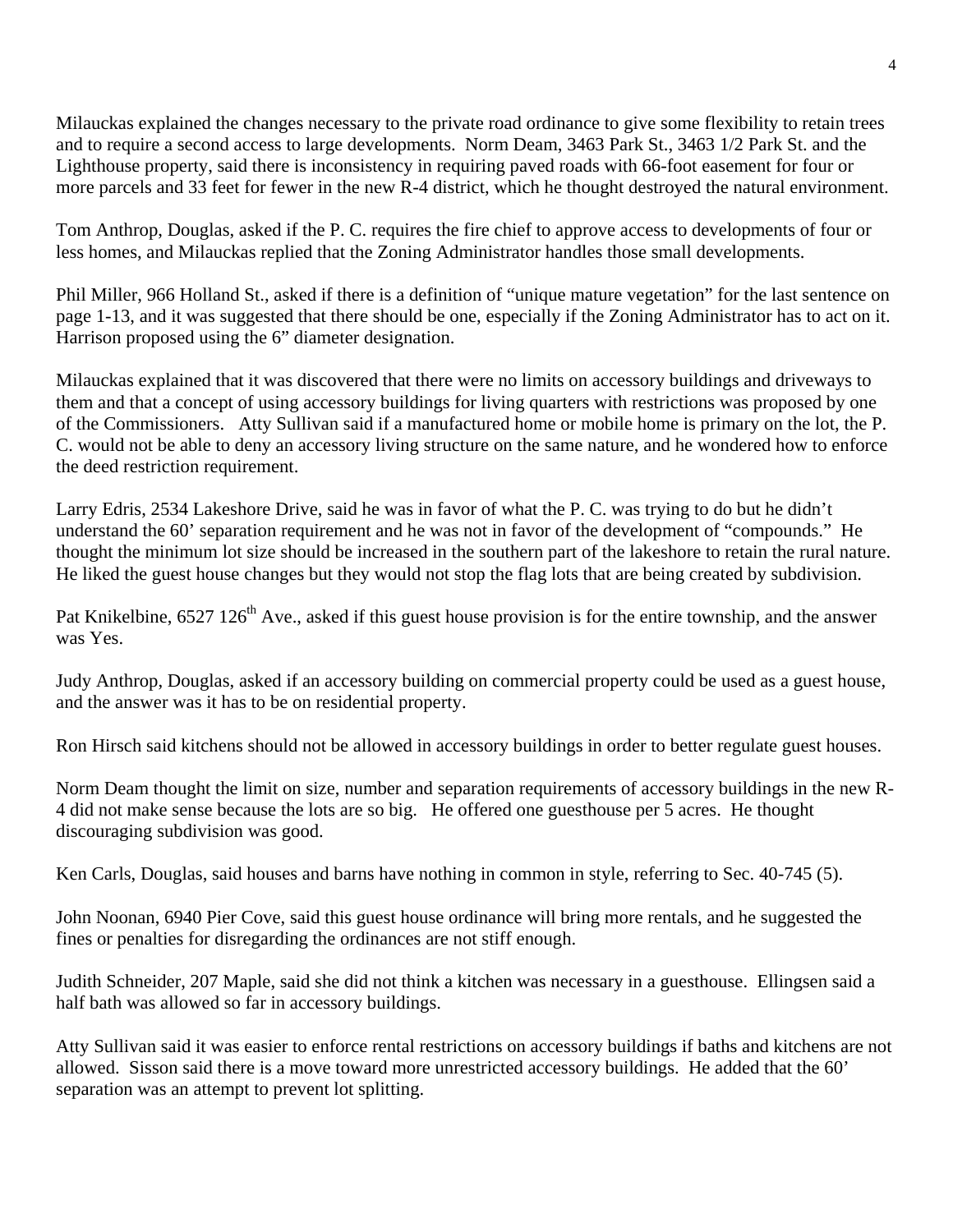Knikelbine said renting an accessory living quarters changed the tax base for the property.

Ellingsen asked why limit the garage to 800 s.f. and then allow accessory buildings to cover 5% of the rear yard. It should be gauged by the acreage.

Milauckas explained that the P. C. created the Tree Preservation Ordinance to protect the buffers along Blue Star and the Interstate, following the Tri-community Plan to preserve the rural nature of the area, not to limit the individual homeowner's control over his own trees. The ordinance also waives some of the landscaping of developments for those trees retained, requiring developers to present a site plan before cutting.

Ron Hirsch applauded this ordinance, wanted "adjacent" defined or reworded, and warned that allowing 10% of the protected trees in the TPZ to be cut without a building permit would cause problems.

Kay Smalley, 3423 1/2 Park St., said she lives in the critical sand dune area and wanted to trim trees near her house. She wondered if there were a 10% provision there and if cutting meant trimming or removal. Sisson said trimming is not regulated. Milauckas said these provisions were originally for vacant property.

Edris said he was in favor of this ordinance and thought it should be applied to the whole township.

Wilcox said he supported this work and thought taking the time to explain what it means is very much worthwhile. Milauckas explained for him that the first paragraph on page 17-3 meant that the first 40 feet of the 70-foot buffer should remain untouched so as to achieve waivers from the landscaping requirements when the site plan is presented.

Upon questioning by Henry Gleason, 1025 Park St., Milauckas explained that not only Blue Star and the Interstate are included in this ordinance, but public roads adjacent to the commercial and industrial districts also.

Dawn Schumann, 296 Lakeshore Drive, said she and the Heritage Preservation Committee support this effort.

Dan Shanahan said the two ordinances, tree preservation and building design, seemed to be conflicting because one could cut corners with the buildings if they won't be seen through the trees, those who have no trees are at an advantage, and the township building should be an example.

Joyce Petter, 500 Blue Star, asked why not include M-89 as well.

Schneider said she approved of this effort to preserve the environment for tourism and thought it should be expanded.

Pat Denner, 3455 Clearbrook Drive, said the most damage done to trees is done by the Power company.

Harrison suggested coordinating this ordinance with the landscaping provisions to encourage developers not to cut down vegetation in the side yard as well as the front buffer.

Miller applauded the efforts of the P.C. and asked for clarification of the Critical Sand Dune Area and the Lake Shore Open Space R-4. The one is a subset of the other, said Milauckas.